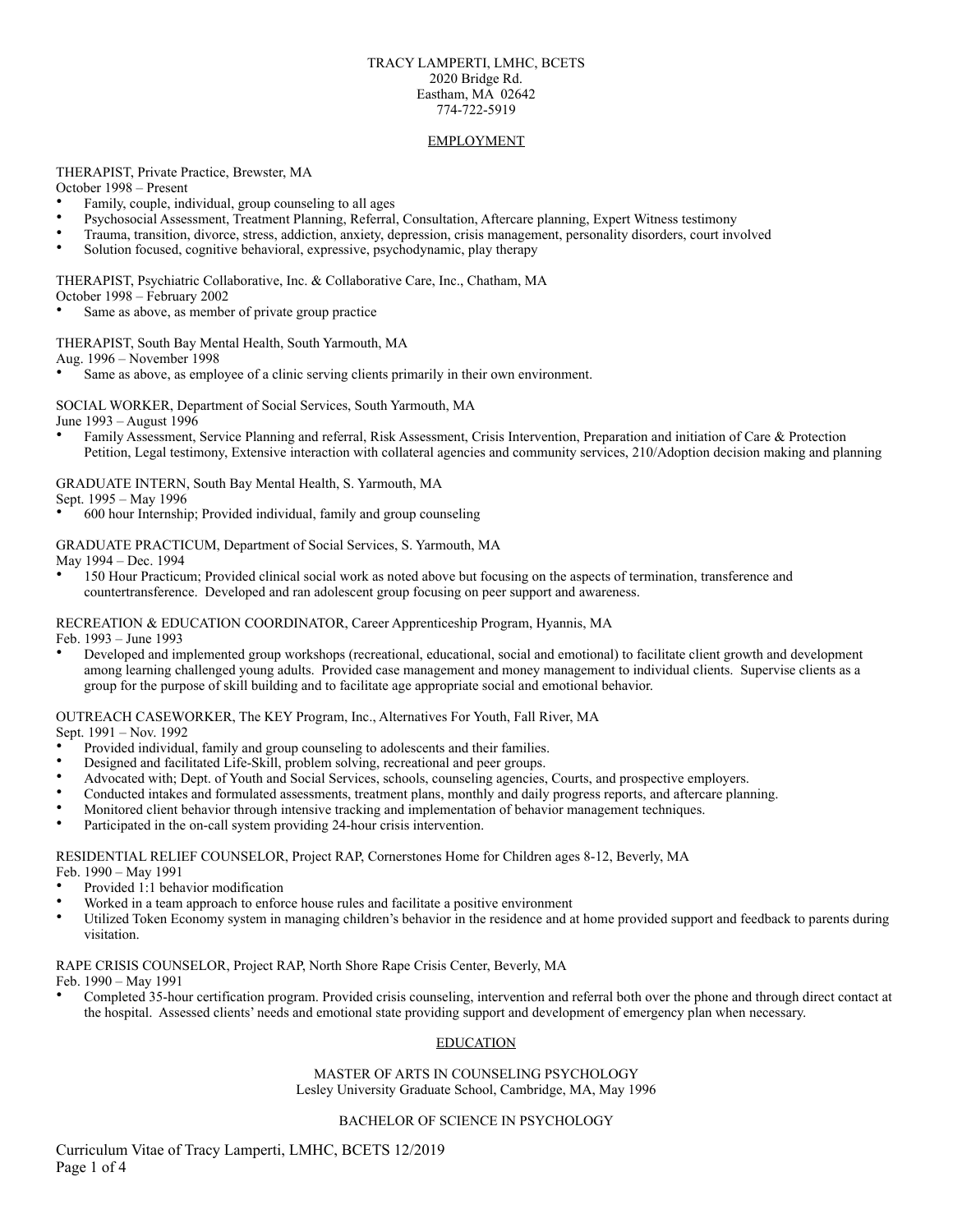#### Minor: Business Administration Salem State College, Salem, MA, May 1991

# **LICENSURE**

LICENSED MENTAL HEALTH COUNSELOR #4195 June 24, 1998 – Present MASSACHUSETTS LICENSED SOCIAL WORKER #3027123 August 1996 – October 2002

#### **CERTIFICATION**

HEALTHY SEXUALITY 2008 BOARD CERTIFIED EXPERT IN TRAUMATIC STRESS 2002 RAPE CRISIS COUNSELOR 1990 EARLY CHILDHOOD EDUCATION 1987 REFUSE TO BE A VICTIM, NRA, CERTIFIED INSTRUCTOR 2012 DARKNESS TO LIGHT, CERTIFIED FACILITATOR 2011 DIALECTICAL BEHAVIOR THERAPY 2021

# PROFESSIONAL MEMBERSHIP

MASSACHUSETTS MENTAL HEALTH COUNSELORS ASSOCIATION 2012 – ? AMERICAN ASSOCIATION OF CHRISTIAN COUNSELORS 2006 – Present (7/13/22) NEW LIFE MINISTRIES 2006 – Present AMERICAN ASSOCIATION OF EXPERTS IN TRAUMATIC STRESS 2002 – Present (3/1/23) AMERICAN COUNSELING ASSOCIATION 1999 – Present (8/31/22) THE CHRISTIAN BUSINESS NETWORK 2/14/2022 - Present

TRAINING/CONTINUING EDUCATION ——————————————————————————————————————————————————————————

THE NEW RULES FOR TREATING CHRONIC PAIN: ADDICTION-FREE SOLUTIONS IN THE ERA OF OPIOID CRISIS PESI, Self-Study, December 30, 2021, Stephen F. Grinstead, DR AD, LMFT, ACRPS (CEUS 6.25)

> DIALECTICAL BEHAVIOR THERAPY (DBT): 4-DAY INTENSIVE CERTIFICATION PESI, Digital Seminar, December 2-6, 2021, Lane Pederson, Psy.D, LP (CEUs 25.25)

REWIRE THE ANXIOUS BRAIN: NEUROSCIENCE-INFORMED TREATMENT OF ANXIETY, PANIC AND WORRY Pesi, Hyannis, MA, December, 16, 2019, Janene M. Donarski, Ph.D., L.P., LMSW, CCATP (CEUs 6.25 - in person)

TRAINING AND EDUCATION IN SEXUAL AND DOMESTIC VIOLENCE IN COMPLIANCE WITH CHAPTER 260 November 29, 2019 (CEUs 0 - online)

CHANGING HOW WE FEEL BY CHANGING HOW WE THINK Institute for Brain Potential, Hyannis, MA, October 18, 2019, Paula S. Butterfield, Ph.D., PCC (CEUs 6 - in person)

CONSCIENTIOUS EATING: MENTAL HEALTH, INFLAMMATION AND THE AGING BRAIN Institute for Brain Potential, Hyannis, MA, April 17, 2019, Lisa E. Goehler, Ph.D., (CEUs 6 - in person)

RESONANT RELATIONSHIPS Cape Cod Institute, Eastham, MA, June 25-29, 2018, Fran Johnston, Ph.D. (CEUs 15 - in person) ——————————————————————————————————————————————————————————

> HEALTH WELLNESS ASSESSMENT: WHERE TO START Light University, Online Learning, December 28, 2017 (CEUs 1)

TURNING YOUR GREAT IDEA TO HELP OTHERS INTO A BOOK OR SEMINAR Light University, Online Learning, December 28, 2017 (CEUs 2)

NEUROSCIENCE FOR CLINICIANS, BRAIN CHANGE FOR STRESS, ANXIETY, TRAUMA, MOODS AND SUBSTANCE ABUSE Pesi, Hyannis, MA, November, 15, 2017, Charles A. Simpkins, Ph.D. (CEUs 6.25)

> APPLIED MINDFULNESS Cape Cod Institute, Eastham, MA, August 15-19 2016, Flint Sparks, Ph.D. (CEUs 15)

THE PHARMACY IN YOUR KITCHEN: AN OVERVIEW OF MEDICAL AND MEDICINAL FOODS Institute for Brain Potential, Hyannis, MA, May 11, 2016 (CEUs 6) ——————————————————————————————————————————————————————————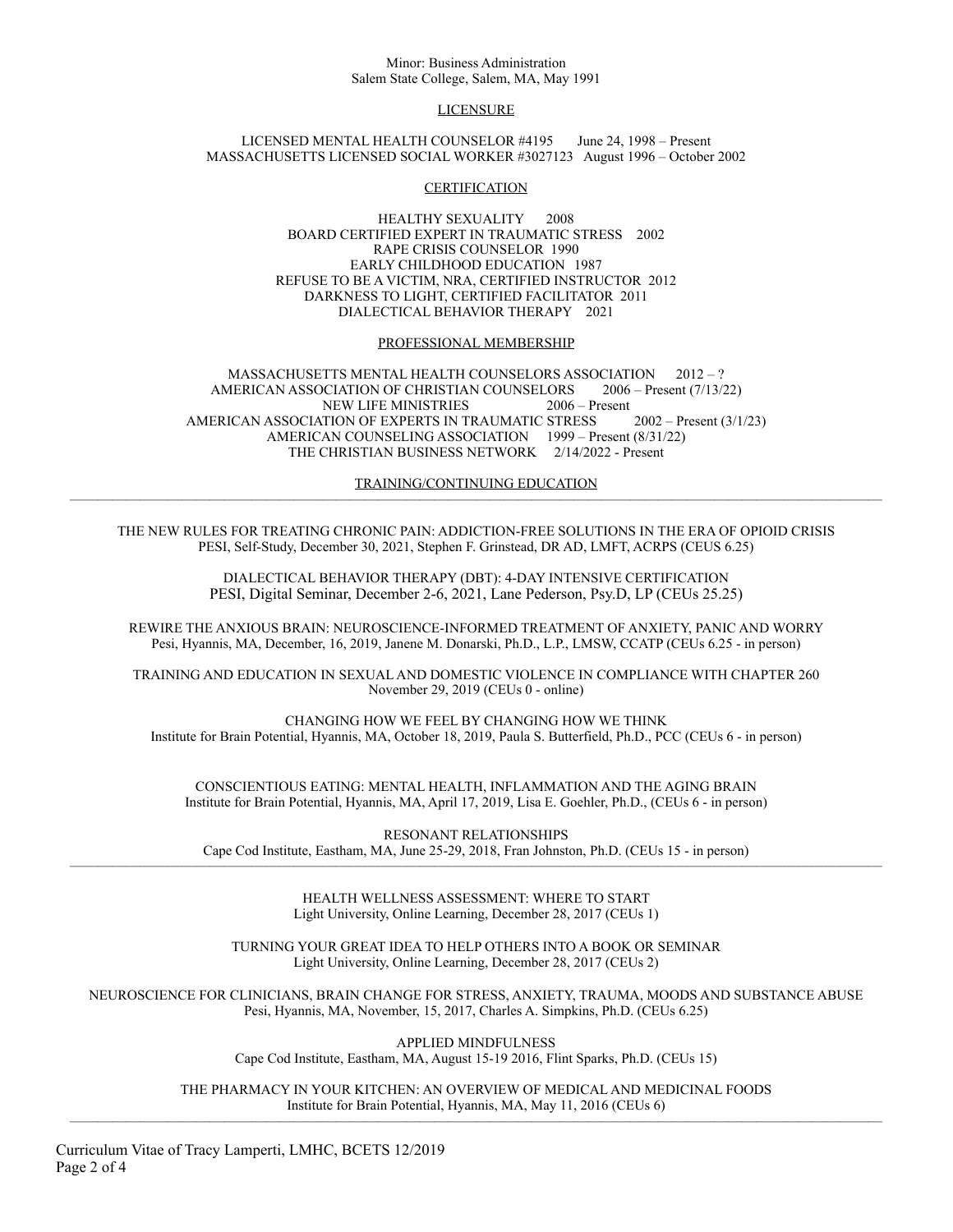#### FUNDAMENTAL INTENSIVE TRAINING IN ERICKSONIAN APPROACHES TO HYPNOSIS The Milton H. Erickson Foundation, Inc., Phoenix, AZ, July 14-18, 2014 (CEUs 30)

USING THE DSM-5 FOR REVOLUTIONIZING DIAGNOSIS & TREATMENT Pesi Healthcare, Hyannis, MA, February, 10, 2014, Robert Bogenberger, MA, Ph.D. (CEUs 6.25) ——————————————————————————————————————————————————————————

> ADVANCED TECHNIQUES OF THERAPY Cape Cod Institute, Eastham, MA, August 12-16, 2013, Jeffery Zeig, Ph.D. (CEUs 15)

> > ADULT AND PEDIATRIC FIRST AID/CPR/AED American Red Cross, Hyannis, MA May 29, 2013

TOOLS FOR LIFE FOCUSING, LEVEL I Carol J.S. Nickerson, LICSW, CFT, Harwich, MA, March 31 & April 5, 2013 (CEUs 14)

> CERTIFIED INSTRUCTOR, REFUSE TO BE A VICTIM National Rifle Association, Fairfax, VA, July 2012

MARRIAGE MENTORING American Association of Christian Counselors, Forest, VA, January 4, 2012 (CEUs 10) ——————————————————————————————————————————————————————————

> AUTHORIZED FACILITATOR WORKSHOP, STEWARDS OF CHILDREN Darkness to Light, Stoughton, MA, May 12, 2011 (CEUs 7)

> > STEWARDS OF CHILDREN Darkness to Light, www.d2l.org, April 17, 2011 (CEUs 2.5)

IMAGO: A THEORY AND THERAPY OF COUPLEHOOD Cape Cod Institute, Eastham, MA, Harville Hendrix, Ph.D., July 19-23, 2010 (CEUs 15)

BRIDGING THE GAP, COLLABORATION OF LEGAL AND MENTAL HEALTH PROFESSIONALS Kathleen Snow, Esq., Barnstable Probate and Family Court, 2010 ——————————————————————————————————————————————————————————

> BIPOLAR: A NEW SLANT ON THE DISORDER Cross Country Education, Cape Cod, MA, Jay Carter, Psy.D., DABPS, Sept. 22, 2009 (CEUs 6)

SPIRITUALITY, THE MIND, AND BELIEFS Cape Cod Institute, Eastham, MA, Andrew Newberg, MD, Aug. 18-22, 2008 (CEUs 15)

> CHILD AND ADOLESCENT NEEDS AND STRENGTHS (CANS) UMASS Medical School, Barnstable, MA, June 10, 2008 (CEUs 5 ½)

> REINVENTING MID-LIFE: SLEEP, AGING & OVEREATING Institute for Natural Resources, Concord, CA, April 18, 2008 (CEUs 6)

HEALTHY SEXUALITY Light University, AACC, January 2008 (CEUs 25) ——————————————————————————————————————————————————————————

> A GESTALT APPROACH TO ORGANIZATIONAL DEVELOPMENT Cape Cod Institute, Eastham, MA, June 27-July 1, 2005, Edwin Nevis, Ph.D. (CEUs 15)

SELF-HARM: EATING, INJURY, BODY-MODIFICATION Cape Cod Institute, Eastham, MA, Aug. 23-27, 2004, Sharon Farber, Ph.D. (CEUs 15) ——————————————————————————————————————————————————————————

> RESURRECTING SEX Cape Cod Institute, Eastham, MA, Aug. 23-27, 2003, David Schnarch, Ph.D. (CEUs 15)

BOARD CERTIFICATION IN ACUTE TRAUMATIC STRESS American Association Of Experts In Traumatic Stress, 2002 (CEUs 8)

PARENTING YOUR OUT-OF-CONTROL TEENAGER

Curriculum Vitae of Tracy Lamperti, LMHC, BCETS 12/2019 Page 3 of 4